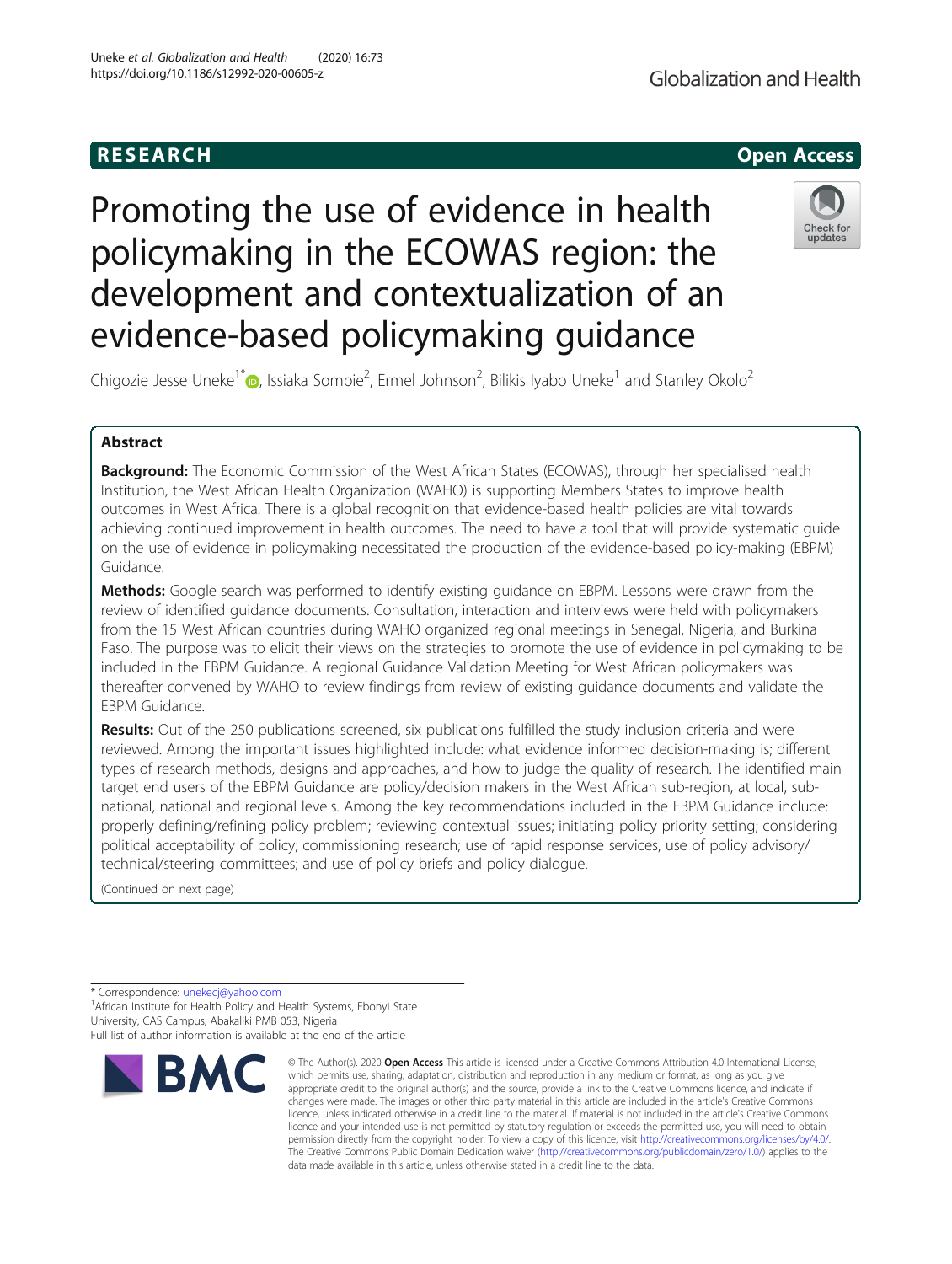## Uneke et al. Globalization and Health (2020) 16:73 Page 2 of 12

## (Continued from previous page)

**Conclusion:** The EBPM Guidance is one of the emerging tools that can enhance the understanding of evidence to policy process. The strategies to facilitate the use of evidence in policymaking outlined in the Guidance, can be adapted to local context, and incorporated validated approaches that can be used to promote evidence-to-policyto-practice process in West Africa.

Keywords: Evidence, Health, Policymaking, West Africa, Guidance

## Introduction

The Economic Commission of the West African States (ECOWAS) has over the years encouraged member states to increase investment in the health sector and through her specialised health institution, the West African Health Organization (WAHO) has supported the efforts of members States to improve health outcomes in the region [[1\]](#page-9-0). The poor maternal and child health outcomes in West Africa have been shown to be associated with diverse contextual and health systems factors inherent within the sub-region. These factors include, culture, knowledge of risks and the status of women, geographic distance of health centres, services delivery organisation, the availability and ability of health services, and the quality of care, and these all act together to exacerbate the poor health outcomes in the region  $[1, 2]$  $[1, 2]$  $[1, 2]$  $[1, 2]$ . According to Agyepong et al. [[2](#page-9-0)], the West African countries are in dire need of increased investment in health interventions and health systems strengthening approaches that are evidence-based.

Currently there is a global recognition that strong and effective health systems and health policies that are evidence-based in their operations are vital to achieve continued improvement in health outcomes in an efficient and equitable manner [[3,](#page-9-0) [4\]](#page-9-0). According to World Health Organization (WHO), better use of evidence in development policy making can save lives through more effective policies that respond to scientific and technological advances, use resources more efficiently and better meet citizens' needs [[5\]](#page-9-0).

In addition to scientific evidence which typically includes research/surveys, quantitative/statistical data, qualitative data, and analysis, evidence can also include economic, attitudinal, behavioural and anecdotal information, along with knowledge and opinions of experts, as well as judgements, insight/experience, history, analogies, local knowledge and culture [\[6](#page-9-0)]. In a previous report, Bowen and Zwi [\[7](#page-9-0)], noted that evidence encompasses research, and may include opinion and views of individuals or groups, and results of consultative processes. It is therefore imperative to elicit the views of policy actors and information gathered through consultative engagements involving critical stakeholders as part of evidence-to-policy process. Evidence based on scientific research is combined with other forms of information to provide evidence for policy development and practice  $[6]$  $[6]$ . This approach can help to contextualize the policymaking process and most likely work well in West Africa. It has been reported that combining different forms of evidence creates and acknowledges the context within which knowledge exists and within which it is understood [\[8](#page-9-0)]. Adequate combination of both scientific and other forms of evidence is therefore the hallmark of evidence-informed decision making, a process that must be employed if effective and result oriented health policies are to be achieved in West Africa.

Poorly-informed decision-making is partly responsible for the weakness of the health systems of most West African countries [[2](#page-9-0)]. In a previous report Oxman et al. [[9\]](#page-9-0), noted that a poorly-informed decision-making particularly in LMICs is one of the reasons why services sometimes fail to reach those most in need, why health indicators become off-track and why many countries fail to meet health targets. Nevertheless, it is important to re-emphasize that the process of incorporating evidence into policy making i.e. bridging the know-do-gap, is neither a simple nor straightforward venture. According to Jones and Walsh [\[10\]](#page-10-0), the integration of evidence into policy decision making is a complex process of multiple, frequently competing and/or intertwined sets of influences in which evidence plays just one of many roles. Strydom et al. [[6\]](#page-9-0) reiterated that the policymaking context is full of political, ideological and economic factors that influence policy development and decision-making, often at the expense of scientific evidence, and that decision-makers and policymakers in many cases source information with a particular agenda in mind.

A number of recent studies have stressed the urgent need for increased understanding of the complexities of the evidence to policy process among policymakers in West Africa and also a need to have a guidance on evidence-based policymaking [[1,](#page-9-0) [2](#page-9-0), [11](#page-10-0)]. Guidance documents with specific focus on evidence-based policymaking or evidence-informed policymaking are essentially scarce. However, in recent times, the need for the production of guidance on evidence-based policymaking is increasingly being recognized worldwide. The process of policymaking remains very complex, necessitating a step by step approach towards achieving evidence-based policymaking. As a part of its mandate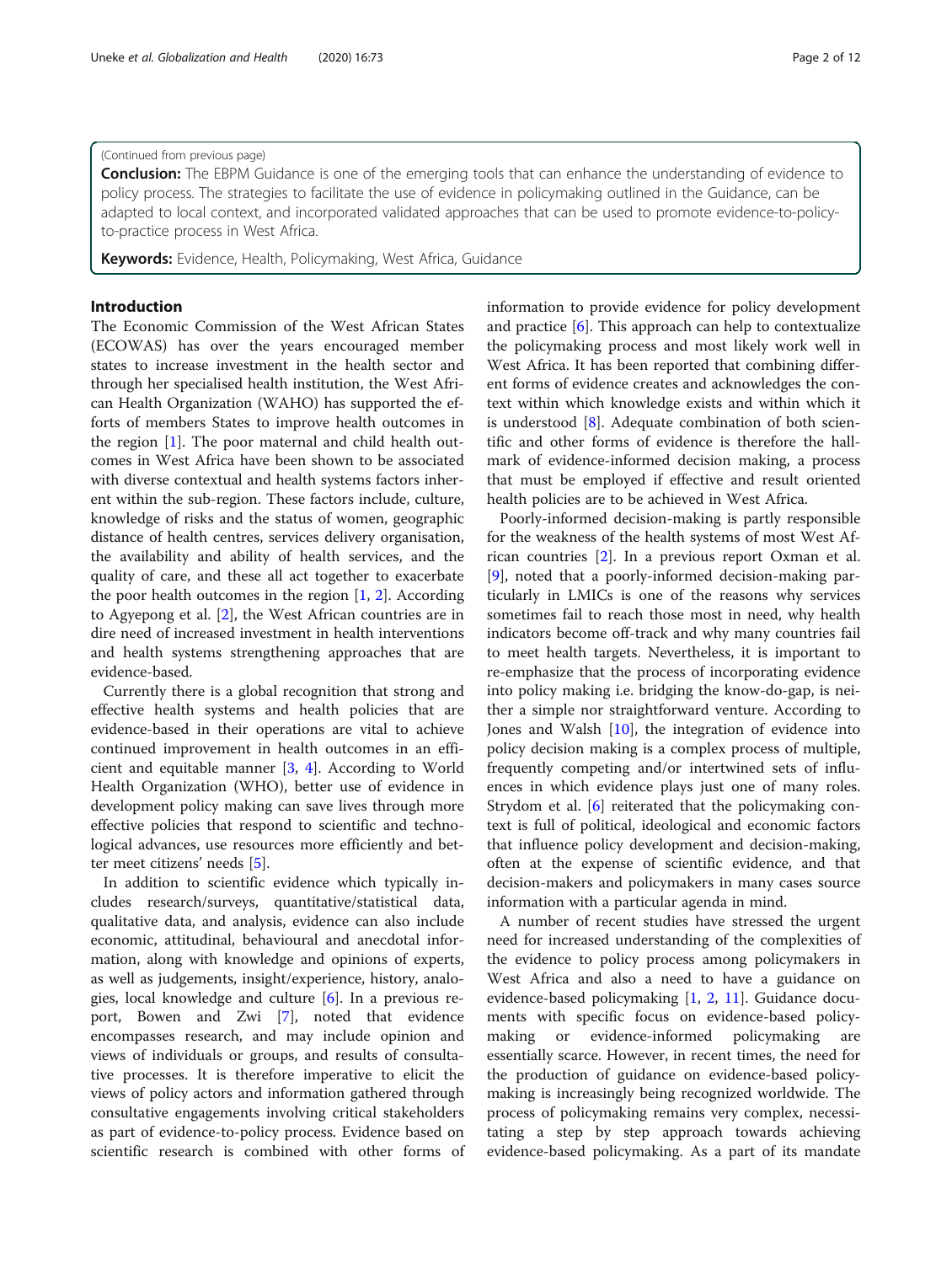to promote evidence-to-policy-to practice process in West Africa, the WAHO commissioned a project to develop an adapted guide for the use of evidence in developing and implementation of health policies, plans and protocols in the ECOWAS region. The objective of this report is to describe the process of development and content of the evidence-based policy-making (EBPM) guidance designed for the promotion of the use of evidence in health policymaking in West Africa.

## Methods

## Setting

The West African sub-region is made up of 15 countries (Benin, Burkina Faso, Cape Verde, Cote d'Ivoire, The Gambia, Ghana, Guinea, Guinea Bissau, Liberia, Mali, Nigeria, Niger, Sierra Leone, Senegal and Togo). It is geographically bounded by the Atlantic Ocean in the west and by the Gulf of Guinea in the south and is characterised by a very rich ethnic, religious and social diversity [[12](#page-10-0)]. According to the United Nations Development Programme report, most of the West African countries are classified as poor and their economies are not very well developed or diversified with the Human Development Index (HDI) rank among the poorest in the world [\[13\]](#page-10-0).

The West African sub-region with a population of more than 357million (about 1/3 of entire African population) is one of the regions in Africa with under-performing health systems and unacceptable health outcomes [\[13,](#page-10-0) [14](#page-10-0)]. Many of the West African countries are among the low-andmiddle income countries (LMICs) world-wide with the lowest life expectancy [\[13\]](#page-10-0). The maternal mortality ratio (MMR) of some of the countries in the region are among the highest in the world. These include, Sierra Leone (1360/100,000), Nigeria (814/100,000), Liberia (725/100, 000) and The Gambia (706/100,000) [\[14\]](#page-10-0). Some West African countries record under-five mortality rates (U5MR) which are among the highest in the world, and these include Sierra Leone (118/1000), Mali (114/1000), Nigeria (108/1000) and Benin (100/1000) [\[14\]](#page-10-0).

Defor et al. [[15\]](#page-10-0) noted that the complexity of the subregion are layered in traditional, ethnic, religious and language diversity, which is further heightened by the colonial legacy of fragmentation of the sub-region by official language into Anglophone, Francophone and Lusophone. Because the complexities in the social structure of West Africa to a large extent influence the policymaking process in the sub-region, a policymaking guide that will take contextual issues into consideration becomes imperative.

## Review of previous guidance publication focusing on evidence use in policymaking

A Google search was performed in May 2019 to identify existing guidance on evidence-based policymaking within the previous 20 years. The search was executed using appropriate combination of key words such as: guidance, guidelines, evidence-based, evidence-informed, policymaking, decision-making, health policy. A total of 250 publications were screened using the following key inclusion criteria: (i). must be focused on health policymaking, (ii). must be a guidance/guideline document, (iii). must be intended for use by policymakers/decision makers, (iv). must outline step by step procedure for evidence-based policymaking/decision making. Following the screening, the publications that fulfilled the inclusion criteria were selected for the study.

## Consultation with west African policymakers

Authors consulted and interacted with some senior health policymakers from various West African countries. These policymakers from the 15 West African countries were engaged into discussions and interviews during WAHO organized regional meetings in Senegal, Nigeria, and Burkina Faso prior to a Validation Meeting held in Senegal in July 2019. This method has been used successfully in previous studies to obtain information from policymakers [\[16](#page-10-0), [17\]](#page-10-0). Others were consulted via telephone calls and email. The discussions and interview centred on the following: (i). The necessity of the EBPM Guidance; (ii). Intended users of the EBPM Guidance; and (iii). Recommended strategies to promote the use of evidence in policymaking to be included in the EBPM Guidance. Responses from the policymakers were noted and formed a part of the information collected and used for the development of the Guidance.

#### Validation of the guidance by west African policymakers

Following the production of a draft EBPM Guidance, both internal and external reviews were conducted by WAHO. A revised version was produced, and thereafter WAHO convened a Guidance Validation Meeting in July 2019 in Senegal. The objectives of the meeting were:

(i). To raise awareness on the implementation of the regional resolution on the use of evidence.

(ii). To share the findings of the review of previous guidance publication performed in May 2019 and findings of study on the use of evidence in decision making in West Africa.

(iii). To validate the Regional Guide on the use of evidence in the ECOWAS region.

The meeting brought together heads of maternal and child health programmes, as well as research managers from the Ministries of Health of ECOWAS member countries and key partners. Prior to the meeting the revised EBPM Guidance was circulated to all invited participant to study and make inputs to be discussed as the validation meeting. During the meeting the revised EBPM Guidance was presented and subjected to group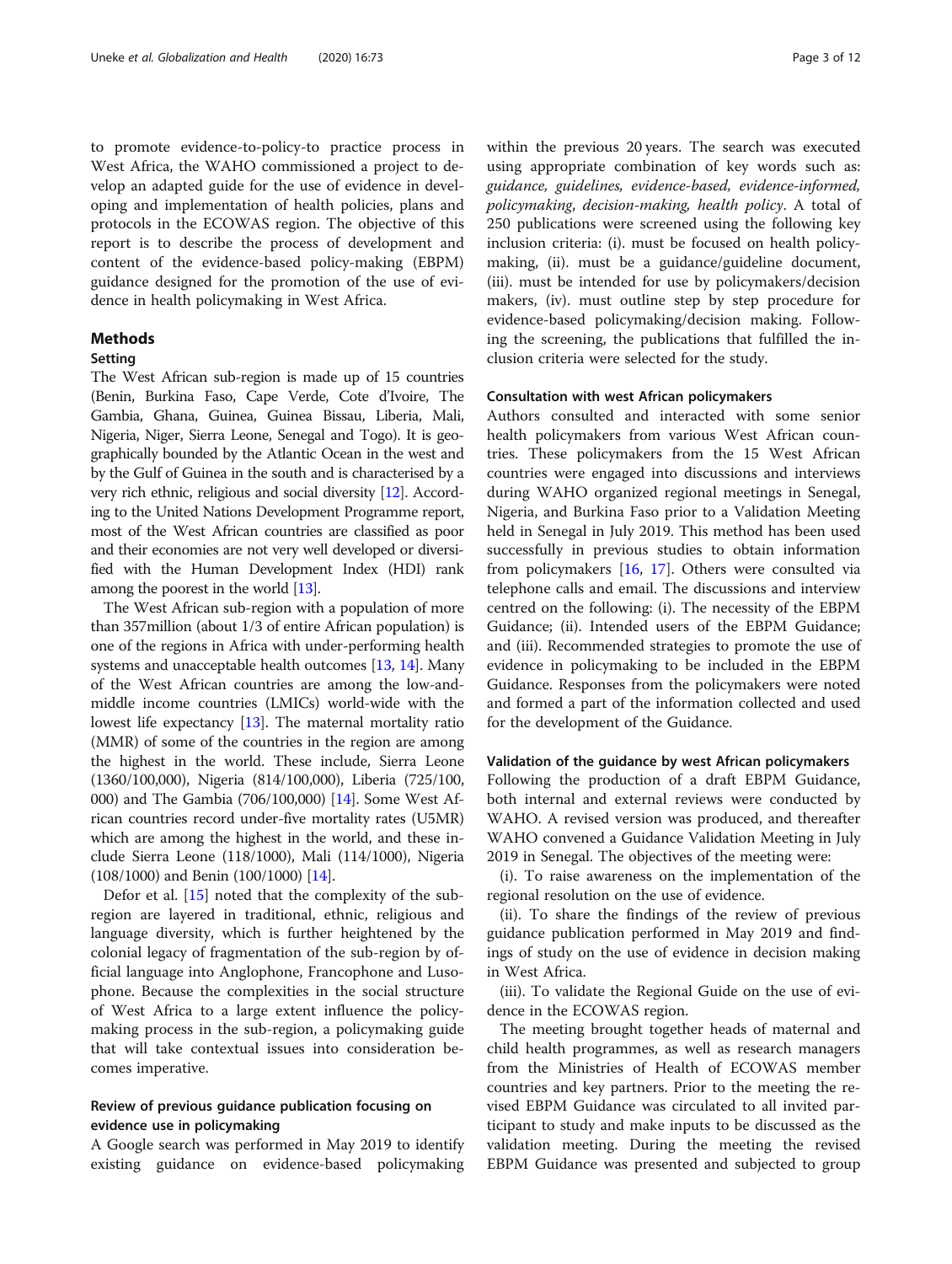work. More suggestions and recommendations for the improvement of the Guidance were received and discussed to arrive at a consensus on the final version of the Guidance.

## Result

## Description of previous guidance publications focusing on evidence use in policymaking

Out of the 250 publications screened, six publications fulfilled the study inclusion criteria and were reviewed. Table 1 summarizes the characteristics of the reviewed guidance documents on evidence-based policymaking [[18](#page-10-0)–[23](#page-10-0)]. Among the important issues highlighted include: what evidence informed decision-making is; different types of research methods, designs and approaches, and how to judge the quality of research; key stages of the public policy-making process and evidence use; facilitators and barriers to evidence use in policy-making; linking evidence needs to policy priorities; context of public policy-making; key stages of the policy-making process and evidence use, and legislators use of research evidence in public health policymaking. Lessons were drawn and insights gained from these six guidance/guideline documents which were used in developing the present EBPM Guidance.

## Identified intended users of the guidance

The identified target end users of the EBPM Guidance are policy/decision makers in the West African subregion at local, sub-national, national and regional levels. These include elected policymakers (eg., Presidents, Governors, members of parliament), appointed policymakers (e.g., Ministers, Commissioners, Directors-General), career policymakers (e.g., Heads of departments, Programme managers, senior officials) and civil sector policymakers (e.g., Traditional rulers, Religious leaders, leaders of NGOs/CSOs).

## Recommended strategies to promote the use of evidence in policymaking

Following the Guidance validation meeting, the recommendations received were categorized into fourteen strategies (Table [2\)](#page-4-0). These strategies were systematically arranged to form the protocol of the EBPM Guidance. The strategies are not necessarily chronological, but the step-by-step implementation of the strategies will

Table 1 Characteristics of existing guidance documents on evidence-based policymaking

| Author [Reference]                            | Year of<br>publication | Title                                                                                                  | Target users                                                 | Main focus of Guidance                                                                                                                                                                                                                                                                                         |
|-----------------------------------------------|------------------------|--------------------------------------------------------------------------------------------------------|--------------------------------------------------------------|----------------------------------------------------------------------------------------------------------------------------------------------------------------------------------------------------------------------------------------------------------------------------------------------------------------|
| Blanchet et al. [18]                          | 2018                   | Using Research Evidence in<br>the Humanitarian Sector: A<br>practice guide                             | Policymakers,<br>practitioners                               | (i). What evidence informed decision-making is,<br>(ii). developing and implementing a new<br>intervention, (iii). creating a theory of change,<br>(iv). different types of research methods, designs<br>and approaches, and how to judge the quality of<br>research.                                          |
| Ministry of Health,<br>Malawi [19]            | 2016                   | Guidelines for Evidence Use<br>in Decision-Making in the<br>Health Sector                              | Policymakers                                                 | (i). Foundation of Public Policy-Making, (ii). theory<br>in public policy-making, (iii). key stages of the public<br>policy-making process and evidence use, (iii).<br>characteristics of good public policy-making, (iv).<br>facilitators and barriers to evidence use in policy-<br>making,                  |
| Wills et al. [20]                             | 2016                   | Guidelines and good practices<br>for evidence-informed policy-<br>making in a government<br>department | Policymakers                                                 | (i). Using a broad definition of 'robust evidence', (ii).<br>linking evidence needs to policy priorities, (iii). linking<br>an evidence-informed approach with business planning,<br>budgeting and reporting, (iv). ensuring evidence<br>processes are inclusive and participatory                             |
| Breckon et al. [21]                           | 2016                   | Using Research<br>Evidence: A Practice<br>Guide                                                        | Decision-makers in<br>government, voluntary<br>organizations | (i). The four elements of evidence-based management<br>(ii). reasons for needing evidence and creating a theory<br>of change, (iii). how to judge the quality of research<br>and where to look for evidence (iv). how to<br>communicate findings                                                               |
| Ministry of Health,<br>Kenya [22].            | 2015                   | Guidelines for evidence use in<br>policy-making                                                        | Policymakers                                                 | (i). Context of public policy-making, (ii). key stages of<br>the policy-making process and evidence use, (iii).<br>facilitators and barriers to evidence use in policy-making,<br>(iv). health policy development process, accessing<br>evidence for policy-making                                             |
| The Council of State 2008<br>Governments [23] |                        | State Policy Guide:<br>Using Research in Public<br>Health Policymaking                                 | Policymakers,<br>legislators                                 | (i). Legislators use of research evidence in public<br>health policymaking (ii), understanding public health<br>research: key facts and terms (iii). how researchers<br>measure success of policies and programs? (viii).<br>using research results in policymaking, and drafting<br>public health legislation |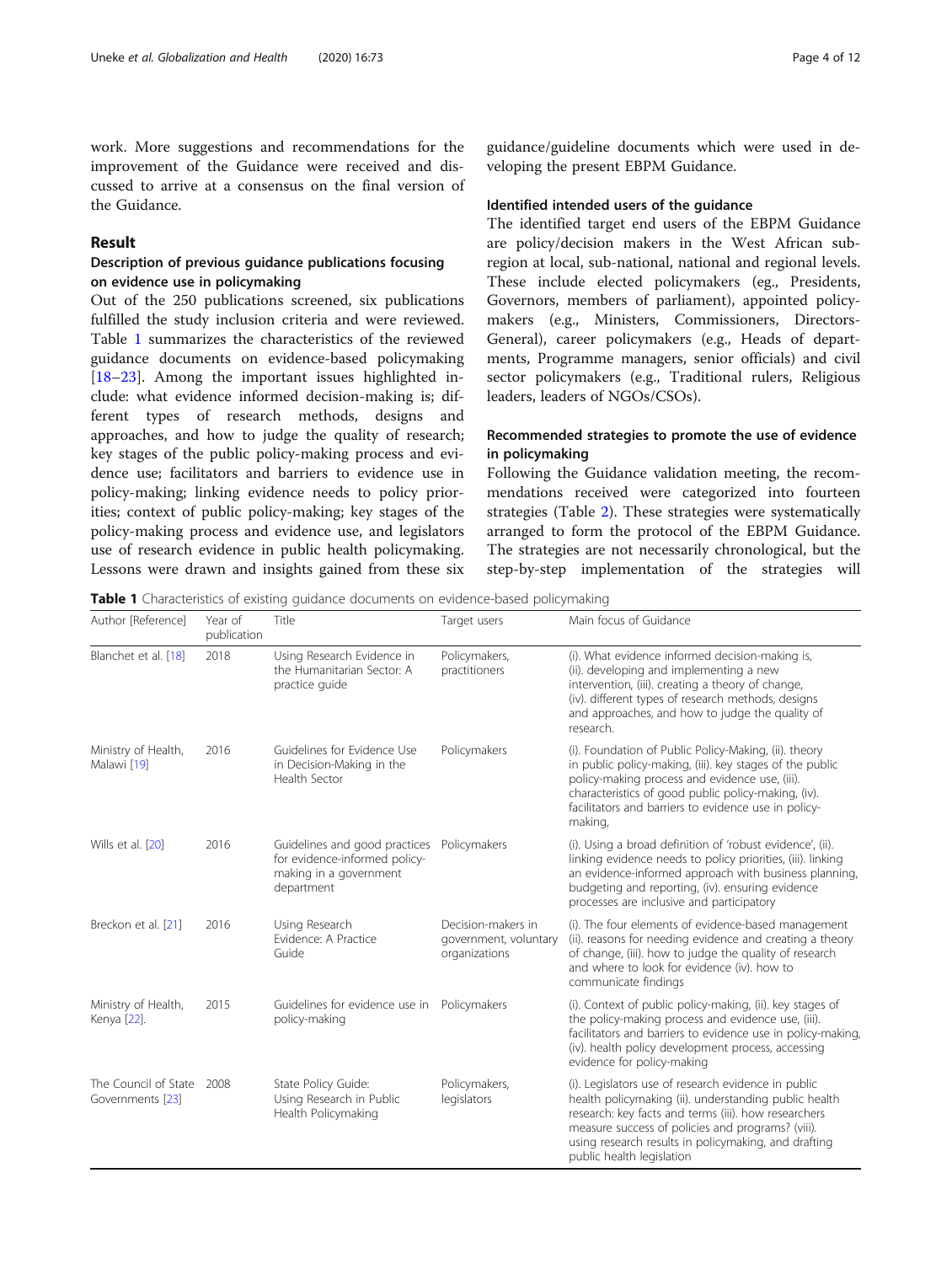<span id="page-4-0"></span>

| Table 2 Recommended strategies for the EBPM Guidance to promote the use of evidence in policymaking for West Africa |  |  |  |
|---------------------------------------------------------------------------------------------------------------------|--|--|--|
|                                                                                                                     |  |  |  |

| 1.  | Properly define/refine the policy problem, state policy questions                                 |
|-----|---------------------------------------------------------------------------------------------------|
| 2.  | Identify and review existing similar policies                                                     |
| 3.  | Review contextual issues (contextualization)                                                      |
| 4.  | Initiate policy priority setting                                                                  |
| 5.  | Consider political acceptability of the policy                                                    |
| 6.  | Access, retrieve, assess, and synthesis evidence                                                  |
| 7.  | Commission research/engage researchers/co-produce evidence and policy/use rapid response services |
| 8.  | Perform stakeholders' analysis & Convene stakeholders' engagement event                           |
| 9.  | Use of policy advisory/technical/steering committees                                              |
| 10  | Develop policy briefs and undertake policy dialogue                                               |
| 11. | Draft the policy document                                                                         |
| 12. | Subject the policy document to internal and external review                                       |
| 13. | Ensure official endorsement of the policy by government                                           |
| 14. | Institute monitoring, evaluation and review mechanism for the policy                              |

depend on the country specific context. Participants considered the recommendations as fundamental principles that can potentially promote evidence-to-policy process within the West African sub-region. Participants agreed that the EBPM Guidance be contextualized in each country in line with the peculiarities of the countries.

## **Discussion**

According to Bosch-Capblanch et al. [[24\]](#page-10-0) and other authors [\[25](#page-10-0), [26\]](#page-10-0), an evidence-informed health systems and policy guidance tackles health sector problems through the following four important strategies: (i). framing health systems problems; (ii). systematically retrieving, translating, and packaging the best available evidence, (iii). using this evidence to recommend and formulate in a deliberative process—options to inform policymaking; (iv). providing insights on the strategies that can be followed in order to implement and evaluate policy. The present EBPM Guidance was tailored in line with these four strategies and also followed a systematic approach in its design. The EBPM Guidance is adapted to West African contexts and was validated using standard scientific methods, to consider all the available evidence and to assess its quality. Local factors that may influence the effects of all options recommended to address their feasibility were taken into account in its development. The production of the EBPM Guidance is largely based on knowledge translation approaches that bridge the gap between research evidence and its application to policymaking [[27](#page-10-0), [28\]](#page-10-0). Consequently, the EBPM Guidance is considered a very useful tool to decision making process, as it incorporates the complex interrelations of the West African health systems components, and the numerous

contextual factors that may influence the effectiveness of policies [\[24](#page-10-0)].

## Intended users of the EBPM guidance

The main target end users of the EBPM Guidance are policy/decision makers in the West African sub-region at local, sub-national, national and regional levels. These were classified into elected policymakers, appointed policymakers, career policymakers and civil sector policymakers. This is consistent with a previous report by Bammer et al. [[29](#page-10-0)]. The Guidance is specifically tailored to meet the policymaking needs of the West African policymakers. In addition to these intended users, the Guidance can be of practical benefit to other persons or groups interested in improving their knowledge and skill in evidence informed policymaking.

## Recommended strategies for the EBPM guidance Properly define/refine the policy problem, state policy questions

The foundation for evidence-informed policymaking is proper definition of the policy problem or policy question. It is important to have a clear and unambiguous perspective of the policy objectives before moving to the next stages of the policy development. It will certainly be very difficult to identify the correct and relevant evidence if the policy questions are not well defined. According to the Malawi's Ministry of Health Guidelines for Evidence Use in Policy-making [[19](#page-10-0)], being clear on the policy issue calls for a good understanding of where the issue lies in the policy-making process/cycle, i.e.: agenda-setting stage, policy formulation stage, policy implementation stage, and policy evaluation stage.

Proper definition and refining of policy problems/ questions may require extensive interaction with key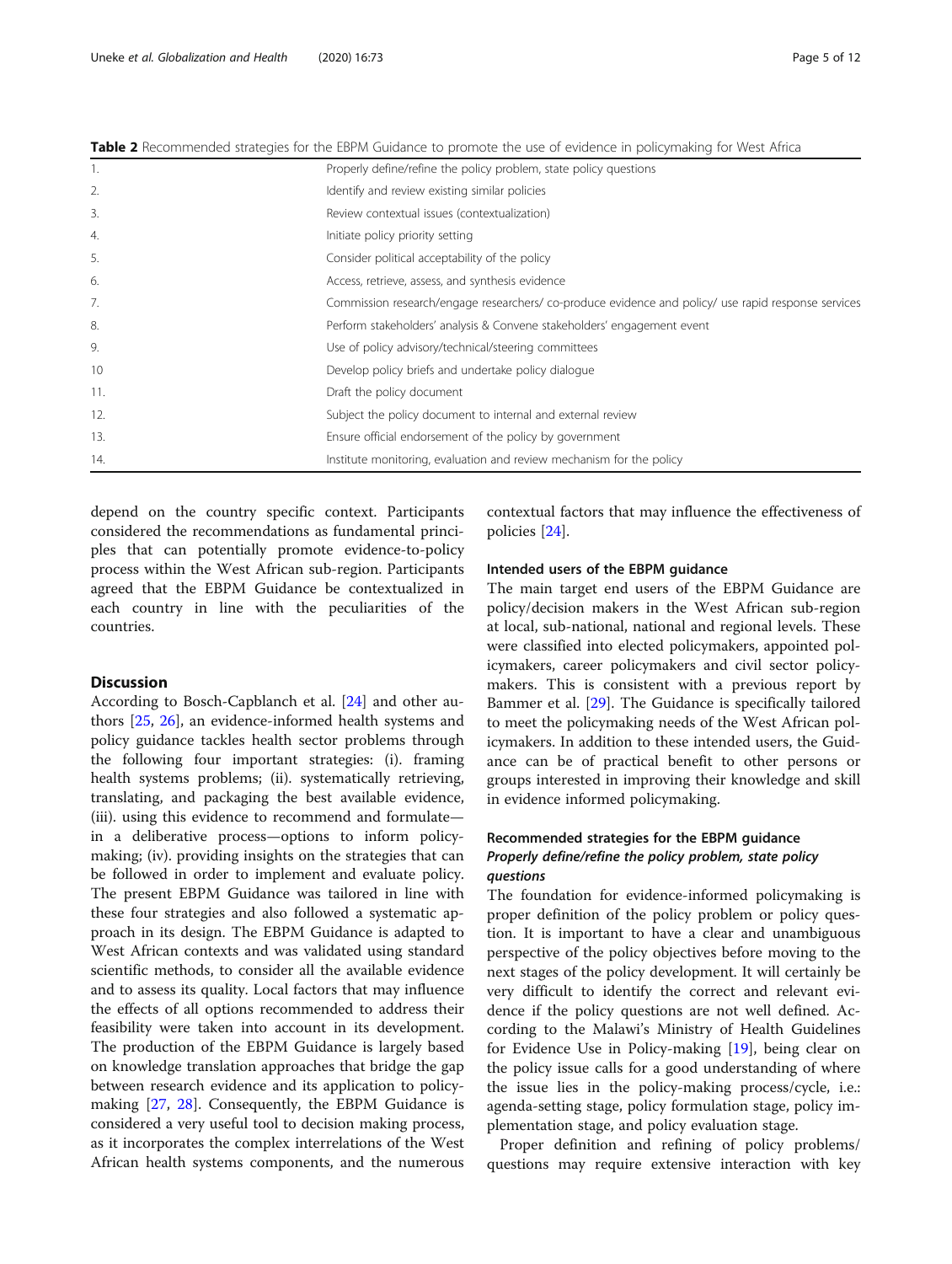stakeholders and citizens affected (or to be affected) by the policy issue. It may also require review of literature and careful/objective assessment of prevailing situation and circumstances to determine if the issue is of serious public health concerns and merits the investment of resources (time, money, man power etc) to move to other stages of policy development.

#### Identify and review existing similar policies

Health policies may be developed for any one of the following reasons: when there is a problem or situation that requires to be addressed and no existing policy to handle that; when there is outdated/obsolete, harmful, unimplementable or ineffective policy that requires reviewing; and for the purpose of strengthening the implementation of a good policy to continue to generate the expected outcomes. Whatever the situation, as part of the process of evidence-informed policymaking, it is important to identify and review existing similar policies when embarking on policy development. The review may include similar health policies that have been developed in other settings. Reviewing what has been done previously is a vital step towards extracting valuable lessons for the development of a new policy.

In conducting a review of a policy document, the following should be considered:

- (i). Relevance of the health policy to the health situation prevailing in the population at any point in time.
- (ii). Efficiency and effectiveness of the policy in terms of its implementation and performance assessment.
- (iii).Impact of the policy on the health outcomes and in terms of achievement of the policy goals and targets.

## Review contextual issues (contextualization)

It is a well-established fact that policymaking is not a linear process and does not occur in a vacuum. Every society has its own peculiar contextual characteristics which must be understood and taken into consideration during policymaking. It is important to state that no effective policy can be made if contextual factors are not taken into consideration in the policy formulation process. Contextual factors may be environmental or organizational.

In a recent report Peacock and Bentley [\[30](#page-10-0)], noted that contextual factors such as different sources and types of evidence used, organizational context and decisionmaking structures, and the wider interests of patients, the public and politicians can influence decision making process. They further argued that to better understand these influences, especially in terms of policymaking, one needs to takes a wider view using lenses from a range of disciplines [\[30\]](#page-10-0). In another recent report, Mijumbi-Deve and Sewankambo [\[31](#page-10-0)] highlighted some important contextual factors that must be taken into account in policy development process including relationship between the producers or suppliers and the end users, network effects, culture referring to the norms and values of the environment, power (perceived and/or actual), and high compatibility with current norms and work processes.

Organizational contextual factors that have been found to influence the policymaking process include internal organizational structure – centralization, complexity, formalization, interconnectedness, organizational slack, and external characteristics of the organization [\[32](#page-10-0)]. According to the Guidelines for Evidence Use in Policy-Making published by the Kenyan Ministry of Health [[22\]](#page-10-0), for policymaking to be effective, civil servants involved in policy development not only need all the 'traditional' attributes (knowledge of relevant law and practice, understanding of key stakeholders' views, ability to design implementation systems), but they must also understand the context within which they (and the policy) have to work.

In a study in Ghana on the health policy agenda setting and formulation on free antenatal care in government facilities, Koduah et al. [\[33\]](#page-10-0), observed that contextual factors served as bases for policymaking process and included: political ideology, economic crisis, data about health outcomes, historical events, social unrest, change in government, election year, austerity measures, and international agendas. Authors concluded that influencers of policy agenda setting must recognize that the process is complex and intertwined with a mix of political, evidence-based, finance-based, path-dependent, and donor-driven processes [\[33\]](#page-10-0). The contextual factors that are likely to influence a health policy in a given population must be carefully identified and taken into consideration when developing a policy document.

#### Initiate policy priority setting

It is important to initiate a policy priority setting process as a way to further establish the necessity of the development of a particular policy. Priority-setting process has been defined as a programme to generate consensus about a core set of health issues that urgently require attention in order to facilitate policy development [\[34](#page-10-0)]. Priority setting strategies in the health sector must account for the fact that resources are limited and that trade-offs are required to decide which health conditions deserve the most attention and which interventions should be used to address them [[35](#page-10-0), [36](#page-10-0)]. Therefore, no health policy development should be commenced unless the policy to be developed is of absolute necessity. It must be noted that the policy process is not devoid of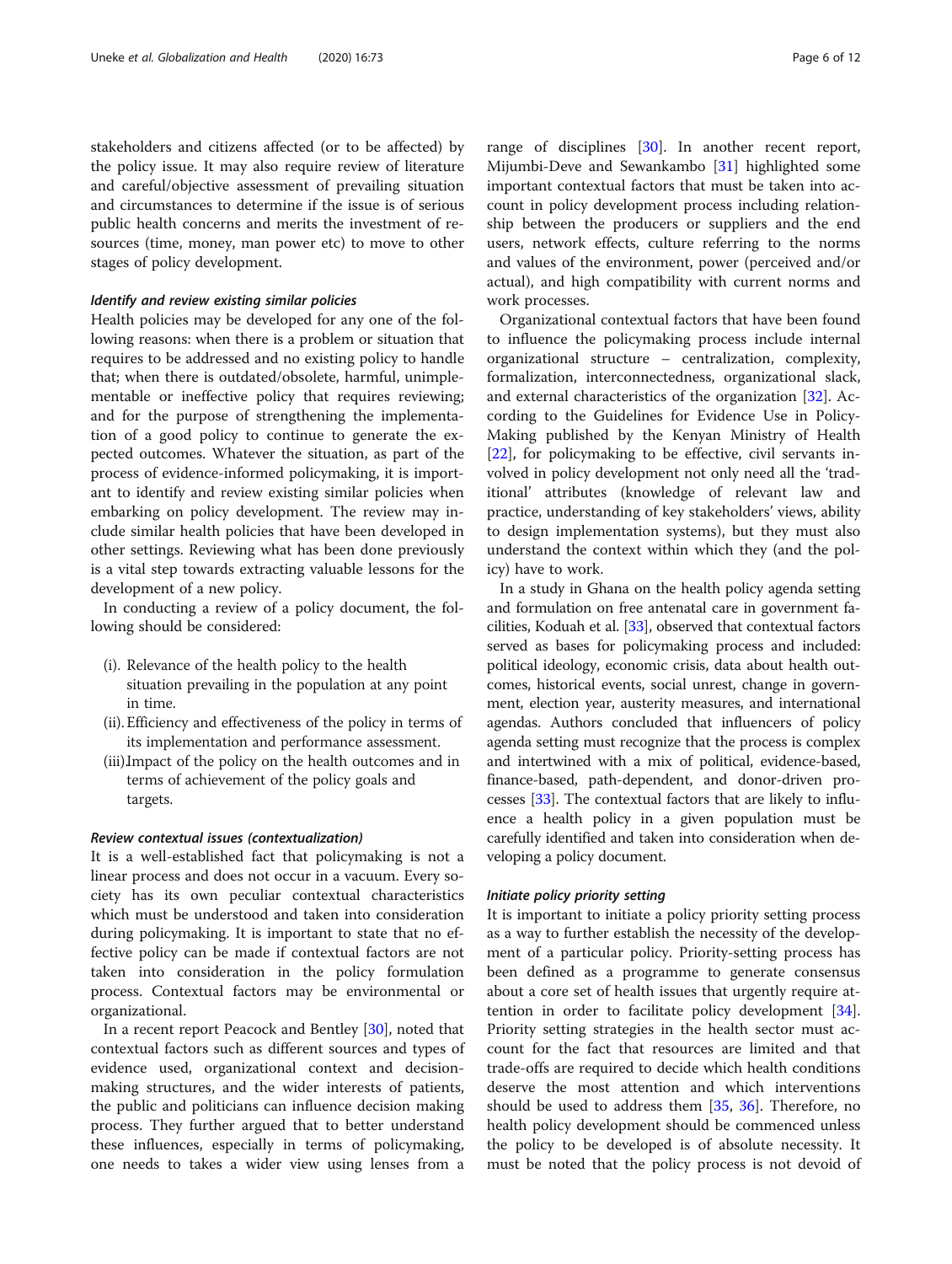competing interests and other potential causes of conflicts. A balanced process for setting priorities can harmonize the competing interests, ground value systems, encourage problem-based learning, resolve conflict, find consensus and ultimately create a set of agreed-upon priorities [[34\]](#page-10-0).

Priority setting is one of the biggest challenges faced by policymakers in LMICs including West Africa. In low income countries priority setting is known to be complicated by the burden of underdevelopment as well as by political instability, inadequately developed social sectors, weak institutions, and marked social inequalities [[37,](#page-10-0) [38](#page-10-0)]. In order to conduct an effective policy priority setting, it is important to take into consideration the key contextual factors (such as the social, economic and political factors) of relevance to priority setting, the people or institutions involved in priority setting, the criteria or values used in decision making and how these were identified, the information or evidence used, and a de-scription of the priority setting process [\[38](#page-10-0)].

#### Consider political acceptability of the policy

Policymaking can never be separated from politics. According to Oliver  $[39]$  $[39]$ , science can identify solutions to pressing public health problems, but only politics can turn most of those solutions into reality. In a classical report entitled: Towards a politics of health, Bambra et al. [[40\]](#page-10-0) highlighted the political nature of health in three ways:

- (i). Health is political because, like any other resource or commodity under a neo-liberal economic system, some social groups have more of it than others.
- (ii).Health is political because its social determinants are amenable to political interventions and are thereby dependent on political action (or more usually, inaction).
- (iii).Health is political because the right to 'a standard of living adequate for health and wellbeing' (is, or should be, an aspect of citizenship and a human right).

There has been an increasing awareness within research and policy communities that getting evidence including research into policy is not only a technical matter of knowledge translation and exchange, but also a political challenge [[41,](#page-10-0) [42](#page-10-0)].

According to the Alliance for Health Policy and Systems Research, policy making is a complex and essentially political process that is influenced by several factors [\[43\]](#page-10-0). Politics has been defined classically as who gets what, when and how and it affects the origins, formulation, and implementation of public policy in the health sector [\[44](#page-10-0)]. Politics dictates the factors that affect

policymaking process, for example, who is entitled to services, which are the priority areas, who will provide services, who will be subsidized, and how the budget ought to be allocated and spent [[44,](#page-10-0) [45](#page-10-0)]. Consequently, one of the first critical issues that must be taken into cognizance in policy development is to ensure that the policy planned has political acceptability. Glassman and Buse [\[44\]](#page-10-0) had earlier argued that in spite of the acknowledged importance of politics in policymaking, there is also broad agreement that politics and political issues are rarely analyzed and frequently ignored at all stages of the policy identification, development, and implementation process in the health sector.

Consequently, we can categorically state that any planned health policy that fails to align with prevailing political situation and ideology, notwithstanding the use of the best available evidence in its development, is dead on arrival. This is because even the best evidence is frequently trumped by politics which can be the main driver of health policy priorities and reforms [[44](#page-10-0), [46](#page-10-0)]. Politics played vital role in the success and failures of some of the policymaking and policy implementation processes recorded in some of the West African countries. In Benin, Dossou et al. [\[47](#page-10-0)] assessed user fees for caesarean sections and observed that policy development process suffered from inadequate uptake of evidence largely because the policy content and process were not completely in harmony with political goals. In Côte d'Ivoire, Blau et al. [\[48\]](#page-10-0) noted that a major success factor of the National Immunization Technical Advisory Group (NITAG) in promoting effective immunization policy was the strong political will from the government.

#### Access, retrieve, assess, and synthesize evidence

After defining policy questions, reviewing contextual issues, initiating policy priority setting and considering political acceptability of the policy, the next critical step towards evidence informed policymaking is to access evidence. This requires knowledge of where to source the right and relevant types of evidence. According to Gurung, [\[49](#page-10-0)] evidence can come from different types of policy research including case studies, field experiments, secondary analysis, surveys, review of research, qualitative methods, and cost benefit analysis. The major sources of policy research include: specialized policy unit, official statistics, think tanks, academic communities, traditional knowledge, polls, and media [\[49](#page-10-0)]. There are other vital sources of evidence such as those available online such as: African Index Medicus, The Cochrane Library, HINARI, POPLINE, PubMed, Research for Life, WHO, Development Experience Clearinghouse (DEC), Social Systems Evidence, Health Systems Evidence, and Campbell Collaborations [[19](#page-10-0)].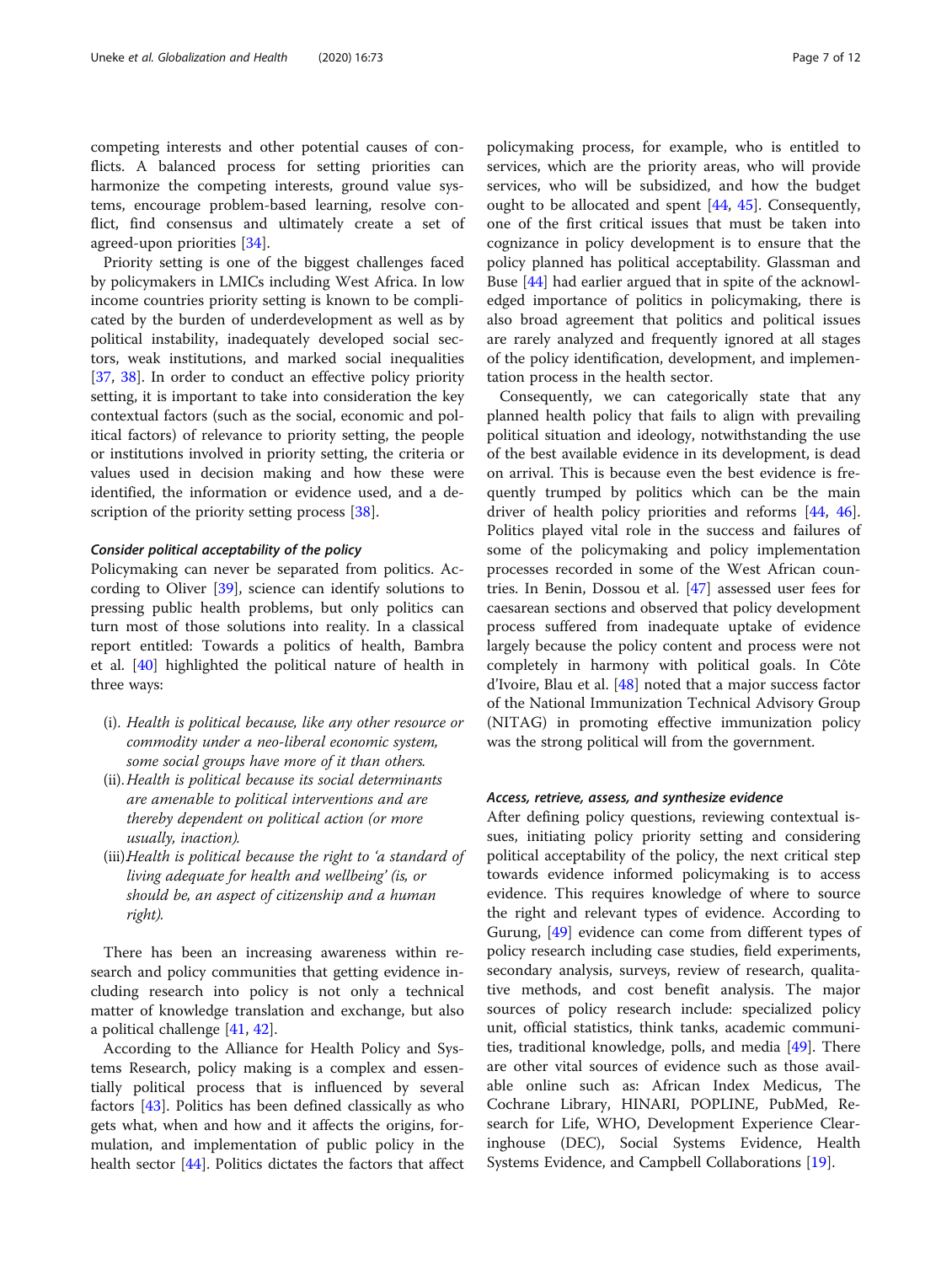After identifying the relevant sources of evidence, the next step is to search and retrieve the needed evidence to be used in the policy process. In assessing the strength of evidence, it is important to know that all evidence are not of equal strength. Assessing the strength of evidence is a challenging task, and requires the application of technical knowledge and individual judgement [[50\]](#page-10-0). Assessment of the overall strength of a body of evidence with reference to a particular policy is directly linked to the quality, size, consistency and context of the body of the evidence [\[19](#page-10-0)]. The synthesis of evidence is very important but even more important is making use of synthesized evidence. In this regard, Donnelly et al. [[51\]](#page-10-0), outlined four principles to make evidence synthesis more useful for policy as follows: inclusive, rigorous, accessible and transparent.

## Commission research/engage researchers/ co-produce evidence and policy/ use rapid response services

In the event of scarcity of evidence especially local or context specific evidence, one effective way to generate policy relevant evidence is for policymakers or the Ministry of Health to commission a research. Researchers can be commissioned by the Ministry of Health to conduct research which will provide specific local or context specific evidence required for the formulation of policy. Because evidence to policy link ought to be a continuous never-ending process, the need for policymakers to engage researchers and work in partnership cannot be overemphasized.

One of the major factors responsible for the problem of translating research evidence into policy is the huge gap existing between researchers and policymakers which results in a lack of proper understanding of the concepts and the application of evidence-informed policymaking by decision makers [\[52\]](#page-10-0). Uneke et al. [[53](#page-11-0)] noted that there is a dire need for partnership/collaboration between researchers and policymakers in order to (i). acquaint policymakers of evidence regularly produced by researchers and also to carry researchers along in the policymaking process; and (ii). align researchers more specifically to operational problems inherent in the health systems from the policymaking perspective.

A very vital evidence to policy strategy is the engagement of rapid response services (RRSs) when they are available. RRSs are designed to receive policy and decision questions and respond to these with the best available research evidence in summarized and contextualized forms within short periods of time, for example, less than 28 days [[54](#page-11-0)]. According to Mijumbi-Deve and Sewankambo, [[31](#page-10-0)], RRSs improve the timeliness and relevance of research evidence for policy-making and they are also thought to improve contact and interaction between users and producers of research evidence, the lack of which has been cited as a barrier for the use of research evidence during policy and decision-making. In Burkina Faso, the RRSs facilitated the use of research evidence in policymaking and largely reached the consolidation phase of the institutionalization after project leaders, convinced policymakers of the importance of the service [[55](#page-11-0)].

## Perform stakeholders' analysis & convene stakeholders' engagement event

Policy actors also known as stakeholders have important role to play in shaping evidence to policy link. To enable the success of evidence informed policymaking, stakeholders' analysis (SHA) is very imperative. According to Ruhe [[56](#page-11-0)], SHA is designed to provide an organization with information to evaluate and understand stakeholders in term of their relevance to a policy or specific activity of the organization. The use of SHA as a systematic technique for gathering insights relating to a proposed policy formulation, reform, or action is gaining increasing recognition worldwide. This is because SHA gathers these insights by identifying, categorising and analysing individuals or groups that are likely to have a 'stake' (be affected by, or have an interest) in a proposed policy [\[57](#page-11-0)–[59\]](#page-11-0). SHA should identify actors who are decision-makers and as well as those impacted by the policy issue/action being considered; essentially all whose interests, actions and motivations influence the environment [\[56](#page-11-0)]. SHA has been developed to better understand stakeholder power and positions around specific new policies or actions, and assess the likely implications for the acceptability of new policies or interventions [\[57\]](#page-11-0).

After performing the SHA the next step is stakeholders' engagement. There is evidence to suggest that stakeholder engagement is the key in both implementation and translational sciences which includes tailoring best evidence for policy and practices for specific populations [\[60\]](#page-11-0). In Benin, Houngbo et al. [[61](#page-11-0)], assessed governance of healthcare technology management and noted that interactive and analytical tools of action research can be used to integrate knowledge amongst actor groups, and that the policy development process was characterized as bottom-up, with a central focus on the participation of diverse stakeholders groups. In another study from Benin, Lee et al. [[62](#page-11-0)] while assessing vaccine policy, observed that the enabling change required identifying in-country "champions," and orchestration of a coordinated set of steps that heavily involve key stakeholders. In Cape Verde, Nabyonga-Orem et al. [[63\]](#page-11-0) assessed health policy dialogue and observed that ensuring stakeholder participation, improving stakeholder harmonization and alignment, providing a guiding framework and facilitating stakeholder analysis in policy dialogue offered the opportunity to improve stakeholder participation in policy development and promote aid effectiveness.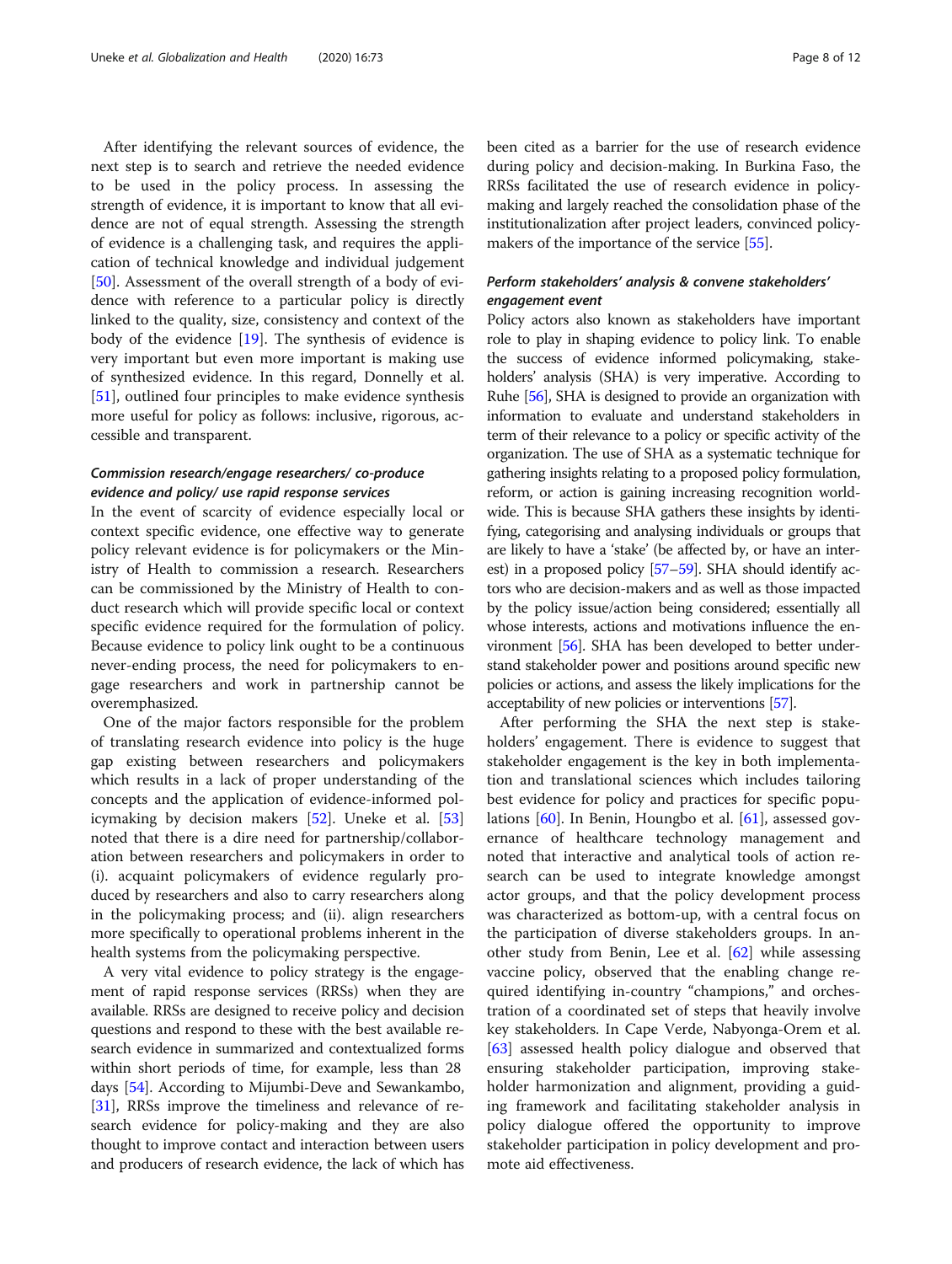## Use of policy advisory/technical/steering committees

The use of policy advisory/technical/steering committees in promoting evidence to policy process is well established. This mechanism is recommended for use to West African policymakers because of the numerous positive outcomes reported across the sub-region. In Nigeria, Uneke et al. [\[64\]](#page-11-0) assessed the role of a health policy advisory committee (HPAC) in bridging the divide between research and policy. The HPAC can function as a health coordination mechanism designed to standardize and develop a sector wide approach in the development of evidence-informed health policy and the strategies for implementation [\[64](#page-11-0)–[66](#page-11-0)].

Other recommended mechanisms similar to the HPAC which are capable of facilitating evidence to policy process are policy technical groups and policy steering committees. In Côte d'Ivoire, Blau et al. [\[48\]](#page-10-0) described the tremendous success a National Immunization Technical Advisory Group (NITAG) achieved in promoting evidence to policy process regarding immunization and vaccines. Similarly, in Ghana, Howard et al. [\[67](#page-11-0)] examined the functionality of NITAG and noted that the NITAGs had an important and valued role within national immunization decision-making. In Burkina Faso, Keita et al. [\[68](#page-11-0)] assessed the role of steering committees (SCs) in the promotion of evidence to policy process and observed that SCs provided technical assistance to researchers during the implementation phase and facilitated the transfer and use of the findings.

## Develop policy briefs and undertake policy dialogue

The use of policy briefs and policy dialogues are major strategies of achieving evidence to policy link. In Nigeria policy briefs and policy dialogues have been used to promote evidence informed policymaking [\[69,](#page-11-0) [70\]](#page-11-0). Lavis et al. [\[71](#page-11-0)], noted that policy brief is an effective evidence-packaging mechanism and a new approach to improving the policy-making process by supporting evidence-informed policy-making.

The use of policy briefs and policy dialogues has been reported in many parts of West Africa as effective mechanisms that greatly promoted the evidence to policy link. In Ghana, Araujo de Carvalho et al. [\[72\]](#page-11-0) reported that policy briefs were developed and were used to define priority problems and health system responses to ageing and health. In Cape Verde, Nabyonga-Orem et al. [[63](#page-11-0)] observed that policy dialogue offered the opportunity to improve stakeholder participation in policy development and promoted aid effectiveness. In a second study from Cape Verde, Dovlo et al. [[73](#page-11-0)] noted that policy dialogues have proved to be an effective tool in health sector management and could be a crucial component of the governance dynamics of the sector. They highlighted the dialogue success factors to included: the use of innovative approaches, good facilitation, availability of resources for dialogues, good communication, and consideration of different opinions [\[73](#page-11-0)]. In Guinea, Kwamie and Nabyonga-Orem [[74](#page-11-0)], while assessing the role of policy dialogue in evidence-informed policymaking, noted that policy dialogue improves harmonization in terms of fostering information exchange amongst partners.

#### Draft the health policy document

In drafting the policy document, it is important to keep the language simple and strait forward without losing the intent of the policy. Unnecessary jargons must be avoided with the understanding that many readers of the policy documents may not be specialists in the health issues the policy is addressing.

Subject the policy document to internal and external review After drafting the policy, it is very important for the draft to be subjected to both internal and external comprehensive review process. The purpose of a comprehensive review is to take an in-depth look at the draft policy to: (i). determine if the policy is still needed or if it should be combined with another policy; (ii). determine whether the purpose and goal of the policy is achievable; (iii) determine if changes are required to improve the effectiveness or clarity of the policy; and (iv). to ensure that appropriate monitoring and evaluation mechanism is integrated into the policy [\[75](#page-11-0)]. The reviewers should be experts or specialists in the policy specific area and should include senior policymakers, senior researchers and senior practitioners.

#### Ensure official endorsement of the policy by government

Aligning the policymaking process with the government's policy direction/agenda is one of the best ways to guarantee that the government in power will support and endorse the policy. There is no hope for an antigovernment policy. No policy is likely to succeed to the implementation stages if it does not receive government's endorsement. The following are four practical strategies that can be taken to facilitate government endorsement of a policy: (i). align the policy with the mandate and priority of the government in power; (ii). engage the leaders of ruling political party as champions of the policy development process; (iii). involve relevant government apparatus in all stages of the policy development; (iv). employ the process of lobbying of very influential persons in the government to drive the policy process.

Political parties the world-over are known to have strong influence on policies and policymaking process. Normally, every party has its manifesto and ideologies and these are brought into governance if the party gains power. It is important for the leaders of the political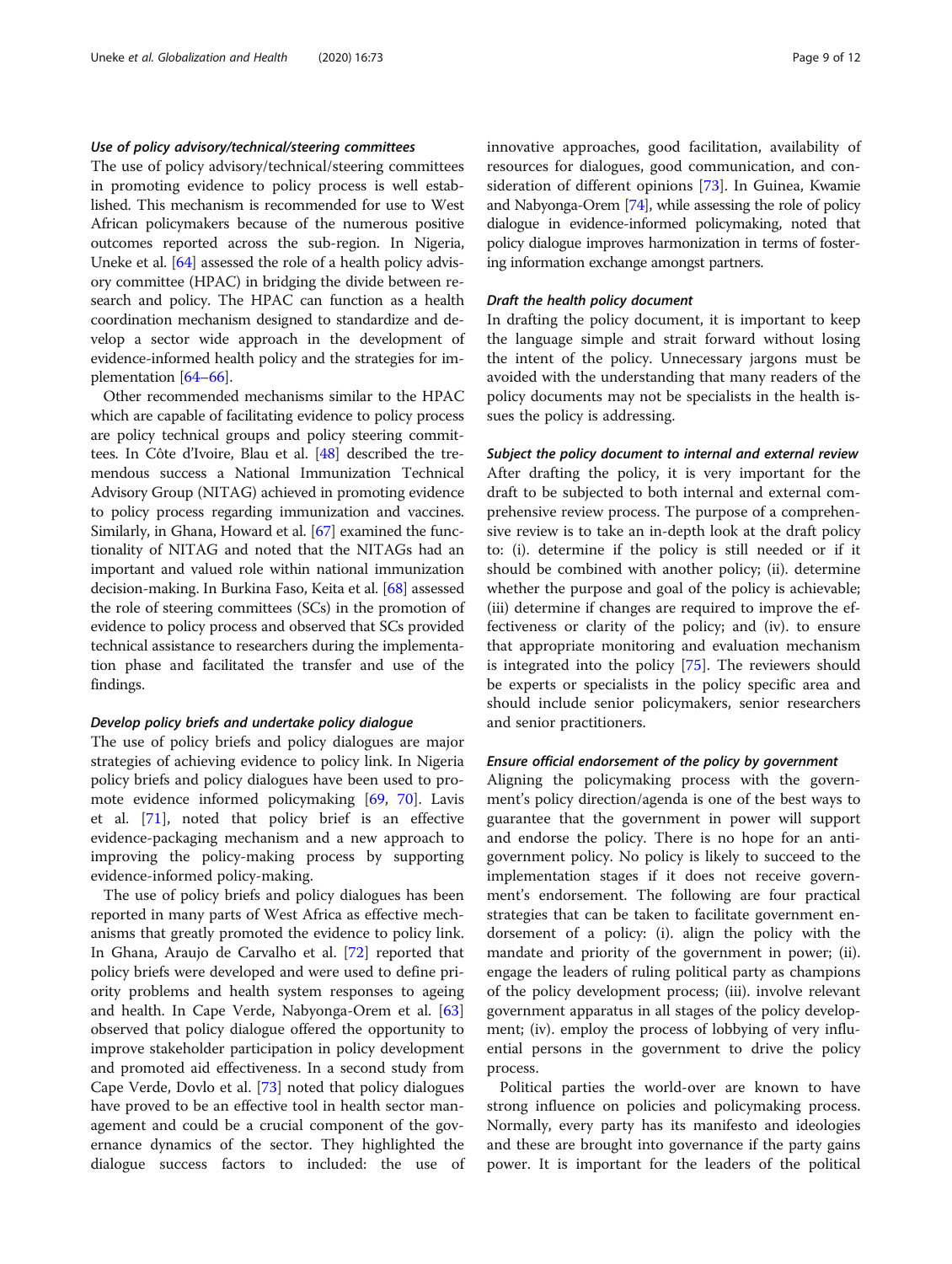<span id="page-9-0"></span>parties to be engaged in policymaking process as this strategy is likely to facilitate the policy endorsement by government of that political party. There are numerous studies that have shown that party orientation has a strong influence of policy making process and imple-mentation [[76](#page-11-0)–[79](#page-11-0)].

## Institute monitoring, evaluation and review mechanism for the policy

There is a dearth of studies focussing on policy monitoring, evaluation and reviews. Policy monitoring, evaluation and review are critical components of the evidence-informed policymaking. Every policy that is made has set objectives and desired goals or outcomes. Monitoring, evaluation and review are essential functions to ensure that the priority health actions outlined in the policy documents are implemented as planned against stated objectives and desired results [[80\]](#page-11-0).

To ensure that policies meet up to international best practice standard, they should have life span so as to necessitate policy review towards the expiration date. Also, regular monitoring, evaluation and review mechanism must be incorporated into the policy. According to WHO [[81](#page-11-0)], regular monitoring and evaluation system is required in order to ensure that indicators are measuring what they are meant to, that data are generated according to standards, that data analysis and communication of results give the information needed by decisionmakers. The main components of policy monitoring and evaluation platform include sound policy and institutional environment; well-functioning data sources; strong institutional capacity for data collection, management, analysis, use and dissemination; and effective country mechanisms for review and action [[80](#page-11-0)].

## Conclusion

The production of the EBPM Guidance is a reflection of the WAHO resolve to promote evidence to policy link in the West African sub-region. Although the knowledge of evidence-informed policymaking is not yet wide spread among policymakers in West Africa, the understanding of the process is being vigorously promoted in the region. The EBPM Guidance is one of the emerging tools designed to enhance the understanding of evidence to policy process in West Africa. The strategies to facilitate the use of evidence in policymaking outlined in the Guidance, can be adapted to local context, and incorporated validated approaches that can be used to consider available evidence and its quality. These attributes are reported by Bosch-Capblanch et al. [[24](#page-10-0)], as very vital for an ideal guidance for evidence-informed policies about health systems in any low-income setting.

#### Acknowledgements

Authors wish to thank all the policymakers from West Africa who participated in the study.

#### Authors' contributions

Study conceptualization and design by CJU, IS, and SO. Data collection and analysis by CJU, IS, EJ, and BIU. CJU drafted the manuscript, all authors participated in editing the final manuscript and approved final version submitted.

#### Funding

This study was a component of the "Moving Maternal, Neonatal and Child Health Evidence into Policy in West Africa" (MEP) project funded by the West African Health Organization and the International Development Research Centre Canada (Reference: IDRC 107892\_001).

## Availability of data and materials

The authors confirm that all data underlying the findings are fully available without restriction upon reasonable request, which should be made to the corresponding author.

#### Ethics approval and consent to participate

Ethical clearance for this study was obtained from the University Research Ethics Committee of Ebonyi State University Nigeria (the institution of the principal author) (Ref No: EBSU/UREC/015/10/03).

#### Consent for publication

Not applicable.

#### Competing interests

The authors declare that they have no competing interests.

#### Author details

<sup>1</sup> African Institute for Health Policy and Health Systems, Ebonyi State University, CAS Campus, Abakaliki PMB 053, Nigeria. <sup>2</sup>West African Health Organisation, 175, Avenue Ouezzin Coulibaly, Bobo Dioulasso 01 01 BP 153, Burkina Faso.

## Received: 16 May 2020 Accepted: 27 July 2020 Published online: 06 August 2020

#### References

- 1. Sombie I, Bouwayé A, Mongbo Y, Keita N, Lokossou V, Johnson E, et al. Promoting research to improve maternal, neonatal, infant and adolescent health in West Africa: the role of the west African health organisation. Health Res Policy Syst. 2017;15(Suppl 1):53.
- Agyepong IA, Kwamie A, Frimpong E, Defor S, Ibrahim A, Aryeetey GC, et al. Spanning maternal, newborn and child health (MNCH) and health systems research boundaries: conducive and limiting health systems factors to improving MNCH outcomes in West Africa. Health Res Policy Syst. 2017; 15(Suppl 1):54.
- 3. Travis P, Bennett S, Haines A, Pang T, Bhutta Z, Hyder AA, Pielemeier NR, Mills A, Evans T. Overcoming health-systems constraints to achieve the millennium development goals. Lancet. 2004;364:900–6.
- 4. World Health Organization (WHO). Report on Meeting on Health Systems Strengthening and Primary Health Care. Report Series No. RS/2008/GE/ 35(PHL). Regional Office for the Western Pacific Manila. Philippines: WHO; 2008.
- 5. WHO. World report on knowledge for better health: strengthening health systems. Geneva: WHO; 2004. www.who.int/rpc/meetings/world\_report\_on [knowledge\\_for\\_better\\_health.pdf](http://www.who.int/rpc/meetings/world_report_on_knowledge_for_better_health.pdf).
- 6. Strydom WF, Funke N, Nienaber S, Nortje K, Steyn M. Evidence-based policymaking: A review. S Afr J Sci. 2010;106(5/6):8 Art. #249.
- 7. Bowen S, Zwi AB. Pathways to "evidence-informed" policy and practice: a framework for action. PLoS Med. 2005;2(7):e166.
- 8. Juntti M, Russel D, Turnpenny J. Evidence, politics and power in public policy for the environment. Environ Sci Pol. 2009;12(3):207–15.
- 9. Oxman AD, Lavis JN, Lewin S, Fretheim A. SUPPORT Tools for evidenceinformed healthPolicymaking (STP) 1: What is evidence-informed policymaking? Health Res Policy Syst. 2009;7(Suppl 1):S1.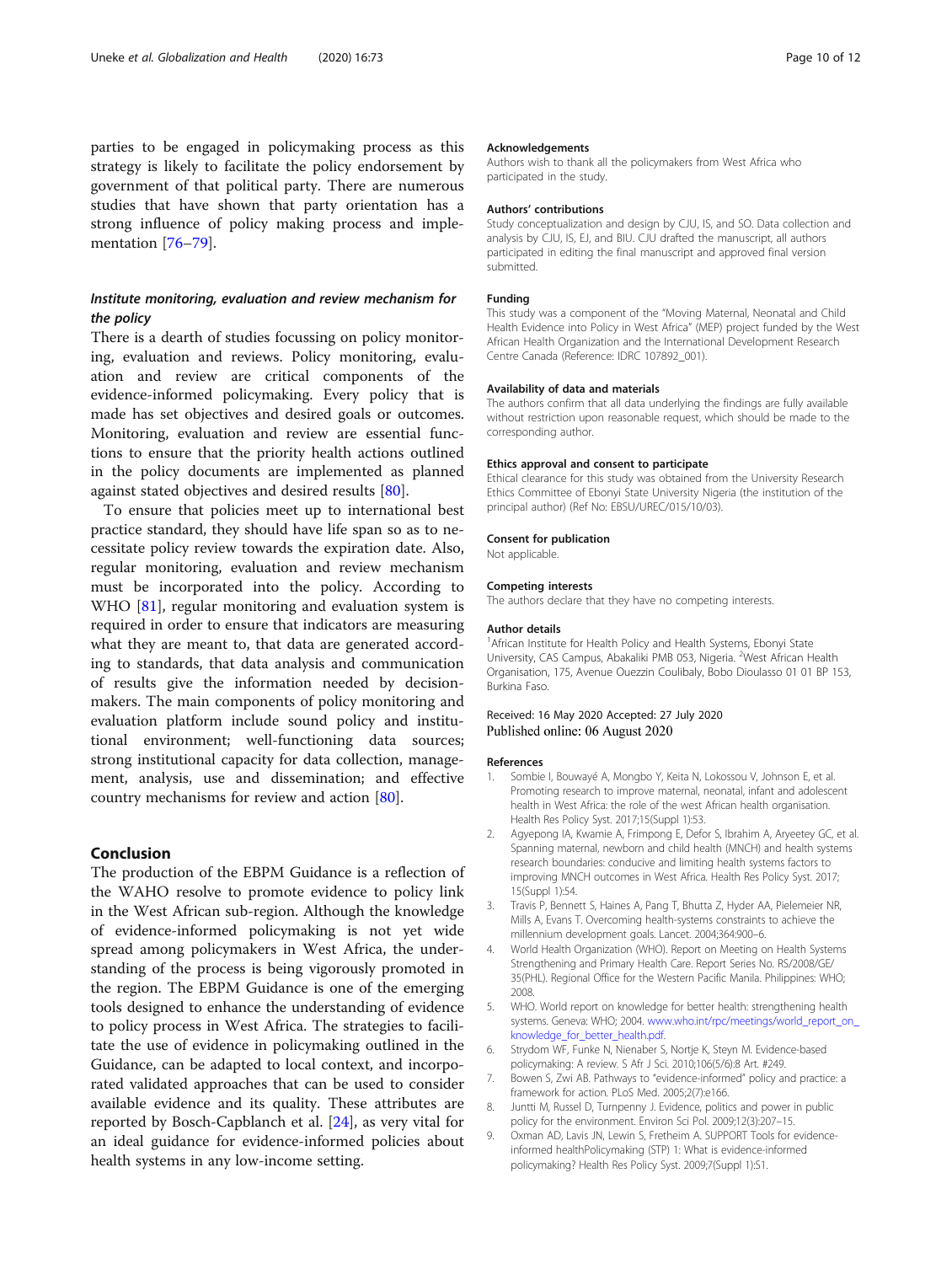- <span id="page-10-0"></span>10. Jones, N. and Walsh, C. Policy briefs as a communication tool for development research: background note, London: Overseas Development Institute 2008, [www.odi.org.uk](http://www.odi.org.uk).
- 11. Uneke CJ, Ezeoha AE, Ndukwe CD, Oyibo PG, Onwe F, Igbinedion EB, Chukwu PN. Individual and organisational capacity for evidence use in policy making in Nigeria: an exploratory study of the perceptions of Nigeria health policy makers. Evid Policy. 2011;7:251–76.
- 12. Uneke CJ, Sombie I, Uro-Chukwu HC, Johnson E. Using equitable impact sensitive tool (EQUIST) to promote implementation of evidence informed policymaking to improve maternal and child health outcomes: a focus on six west African countries. Glob Health. 2018;14(1):104.
- 13. United Nations Development Programme. Human Development Indicators and Indices: 2018 Statistical update team. New York: United Nations development Programme; 2018. [http://www.hdr.undp.org/sites/default/files/2](http://www.hdr.undp.org/sites/default/files/2018_human_development_statistical_update) [018\\_human\\_development\\_statistical\\_update.](http://www.hdr.undp.org/sites/default/files/2018_human_development_statistical_update) pdf. Accessed 10 Apr 2020.
- 14. World Health Organization. Global Health Observatory country views; 2016. [http://apps.who.int/gho/data/node.country.](http://apps.who.int/gho/data/node.country) Accessed 10 Apr 2020.
- 15. Defor S, Kwamie A, Agyepong IA. Understanding the state of health policy and systems research in West Africa and capacity strengthening needs: scoping of peer-reviewed publications trends and patterns 1990-2015. Health Res Policy Syst. 2017;15(Suppl 1):55.
- 16. Uneke CJ, Sombie I, Keita N, Lokossou V, Johnson E, Ongolo-Zogo P. An assessment of National Maternal and child health policy-Makers' knowledge and capacity for evidence- informed policy-making in Nigeria. Int J Health Policy Manag. 2017;6(6):309–16.
- 17. Uneke CJ, Sombie I, Keita N, Lokossou V, Johnson E, Ongolo-Zogo P, Uro-Chukwu HC. Assessment of policy makers' individual and organizational capacity to acquire, assess, adapt and apply research evidence for maternal and child health policy making in Nigeria: a cross-sectional quantitative survey. Afr Health Sci. 2017;17(3):700–11.
- 18. Blanchet K, Allen C, Breckon J, Davies P, Duclos D, Jansen J, Mthiyane H, Clarke M. Using Research Evidence in the Humanitarian Sector: A practice guide. London: Evidence Aid, London School of Hygiene and Tropical Medicine and Nesta (Alliance for Useful Evidence); 2018.
- 19. Ministry of Health Malawi. Guidelines for Evidence Use in Decision-Making in the Health Sector. Lilongwe: Ministry of Health; 2016.
- 20. Wills A, Tshangela M, Shaxson L, Datta A, Matomela B. Guidelines and good practices for evidence-informed policymaking in a government department. Pretoria: Department of Environmental Affairs; and London: Overseas Development Institute; 2016.
- 21. Breckon J, Roberts I. Nesta's innovation skills team. Using Research Evidence: A Practice Guide. Alliance for Useful Evidence & Nesta; 2016.
- 22. Ministry of Health Kenya. Guidelines for evidence use in policy-making. Nairobi: Ministry of Health; 2015.
- 23. The Council of State Governments. State Policy Guide: Using Research in Public Health Policymaking. The Council of State Governments. 2008. [https://stacks.cdc.gov/view/cdc/5233.](https://stacks.cdc.gov/view/cdc/5233) Accessed 10 Apr 2020.
- 24. Bosch-Capblanch X, Lavis JN, Lewin S, Atun R, Røttingen JA, Dröschel D, et al. A. Guidance for evidence-informed policies about health systems: rationale for and challenges of Guidance development. PLoS Med. 2012;9(3):e1001185.
- 25. Lavis JN, Røttingen JA, Bosch-Capblanch X, Atun R, El-Jardali F, Gilson L, et al. A. Guidance for evidence-informed policies about health systems: linking Guidance development to policy development. PLoS Med. 2012;9(3): e1001186.
- 26. Lewin S, Bosch-Capblanch X, Oliver S, Akl EA, Vist GE, Lavis JN, et al. A. Guidance for evidence-informed policies about health systems: assessing how much confidence to place in the research evidence. PLoS Med. 2012; 9(3):e1001187.
- 27. Tricco AC, Tetzlaffa J, Moher D. The art and science of knowledge synthesis. J Clin Epidemiol. 2010;64:11–20.
- 28. International Development Centre (IDRC) (n.d.)What is knowledge translation? Available: [http://web.idrc.ca/en/ev-125530-201-1-DO\\_TOPIC.](http://web.idrc.ca/en/ev-125530-201-1-DO_TOPIC) html. Accessed 10 Apr 2020.
- 29. Bammer G, Strazdins L, McDonald D, Berry H, Ritter A, et al. Expanding the deliberations about the research-policy gap: useful lessons from the literature. In: Bammer G, Michaux A, Sanson A, editors. Bridging the 'knowdo' gap: Knowledge brokering to improve child wellbeing. ANU E-Press. 2010:135–55. [https://press-files.anu.edu.au/downloads/press/p681/pdf/book.](https://press-files.anu.edu.au/downloads/press/p681/pdf/book.pdf) [pdf](https://press-files.anu.edu.au/downloads/press/p681/pdf/book.pdf). Accessed 10 Apr 2020.
- 30. Peacock S, Bentley C. Understanding contextual factors in cost, quality and priority setting decisions in health comment on "contextual factors

influencing cost and quality decisions in health and care: a structured evidence review and narrative synthesis". Int J Health Policy Manag. 2018; 7(12):1145–7.

- 31. Mijumbi-Deve R, Sewankambo NK. A process evaluation to assess contextual factors associated with the uptake of a rapid response service to support health Systems' decision-making in Uganda. Int J Health Policy Manag. 2017;6(10):561–71.
- 32. Squires JE, Graham ID, Hutchinson AM, Michie S, Francis JJ, Sales A, et al. Identifying the domains of context important to implementation science: a study protocol. Implement Sci. 2015;10:135.
- 33. Koduah A, van Dijk H, Agyepong IA. The role of policy actors and contextual factors in policy agenda setting and formulation: maternal fee exemption policies in Ghana over four and a half decades. Health Res Policy Syst. 2015;13:27.
- 34. Alliance for Health Policy & Systems Research. Priority Setting for Health Policy and Systems Research. Briefing Notes 3. World Health Organization; 2009. [http://digicollection.org/hss/documents/s16866e/s16866e.pdf.](http://digicollection.org/hss/documents/s16866e/s16866e.pdf) Accessed 10 Apr 2020.
- 35. Glassman A, Chalkidou K. Priority-setting in health—building institutions for smarter public spending. Washington, D.C: Center for Global Development; 2012.
- Dayalu R, Cafiero-Fonseca ET, Fan VY, Schofield H, Bloom DE. Priority setting in health: development and application of a multi-criteria algorithm for the population of New Zealand's Waikato region. Cost Eff Resour Alloc. 2018; 16(Suppl 1):52.
- 37. Bryant JH. Health priority dilemmas in developing countries. In: Coulter A, Ham C, editors. The global challenge of health care rationing, vol. 2000. Philadelphia: Open University Press; 2000. p. 63–73p.
- 38. Kapiriri L, Martin DK. A strategy to improve priority setting in developing countries. Health Care Anal. 2007;15(3):159–67.
- 39. Oliver TR. The politics of public health policy. Annu Rev Public Health. 2006; 27:195–233.
- 40. Bambra C, Fox D, Scott-Samuel A. Towards a politics of health. Health Promot Int. 2005;20(2):187–93.
- 41. Humphreys K, Piot P. Scientific evidence alone is not sufficient basis for health policy. BMJ. 2012:344e1316.
- 42. Liverani M, Hawkins B, Parkhurst JO. Political and institutional influences on the use of evidence in public health policy. A Systematic Review. PLoS One. 2013;8(10):e77404.
- 43. Alliance for Health Policy and Systems Research (AHPSR). Strengthening health systems: The role and promise of policy and systems research. Geneva: Global Forum for Health Research; 2004.
- 44. Glassman A, Buse K. Politics, and Public Health Policy Reform. In: Heggenhougen K, Quah S, editors. International Encyclopedia of Public Health, vol. 5. San Diego: Academic Press; 2008. p. 163–170p.
- 45. Reich MR. The politics of health sector reform in developing countries: three cases of pharmaceutical policy. In: Berman P, editor. Health sector reform in developing countries: making health development sustainable. Boston: Harvard University Press; 1995.
- 46. Gilson L, Doherty J, Lake S, McIntyre D, Mwikisa C, Thomas S. The SAZA study: implementing health financing reform in South Africa and Zambia. Health Policy Plan. 2003:31–46.
- 47. Dossou JP, Cresswell JA, Makoutodé P, De Brouwere V, Witter S, Filippi V, et al. 'Rowing against the current': the policy process and effects of removing user fees for caesarean sections in Benin. BMJ Glob Health. 2018; 3(1):e000537.
- 48. Blau J, Faye PC, Senouci K, Dagnan SN, Douba A, Saracino JT, Gessner BD. Establishment of a National Immunization Technical Advisory Group in Côte d'Ivoire: process and lessons learned. Vaccine. 2012;30(15):2588–93.
- 49. Gurung P. Role of Research in Policy-Making (in terms of policy research). 2014. [PowerPoint slides]. [http://www.slideshare.net/PabitraGurung/role](http://www.slideshare.net/PabitraGurung/role-ofresearch-in-policy-making-in-terms-of-policy-research)[ofresearch-in-policy-making-in-terms-of-policy-research](http://www.slideshare.net/PabitraGurung/role-ofresearch-in-policy-making-in-terms-of-policy-research). Accessed 10 Apr 2020.
- 50. DFID. How to Note: Assessing the Strength of Evidence. 2014. [https://assets.](https://assets.publishing.service.gov.uk/government/uploads/system/uploads/attachment_data/file/291982/HTN-strength-evidence-march2014.pdf) [publishing.service.gov.uk/government/uploads/system/uploads/attachment\\_](https://assets.publishing.service.gov.uk/government/uploads/system/uploads/attachment_data/file/291982/HTN-strength-evidence-march2014.pdf) [data/file/291982/HTN-strength-evidence-march2014.pdf](https://assets.publishing.service.gov.uk/government/uploads/system/uploads/attachment_data/file/291982/HTN-strength-evidence-march2014.pdf). Accessed 10 Apr 2020.
- 51. Donnelly CA, Boyd I, Campbell P, Craig C, Vallance P, Walport M, Whitty CJM, Woods E, Wormald C. Four principles for synthesizing evidence. Nature. 2018;5(58):361–4.
- 52. Choi BCK, Pang T, Lin V, Puska P, Sherman G, Goddard M, et al. Can scientists and policy makers work together? J Epidemiol Community Health. 2005;59(8):632–7.